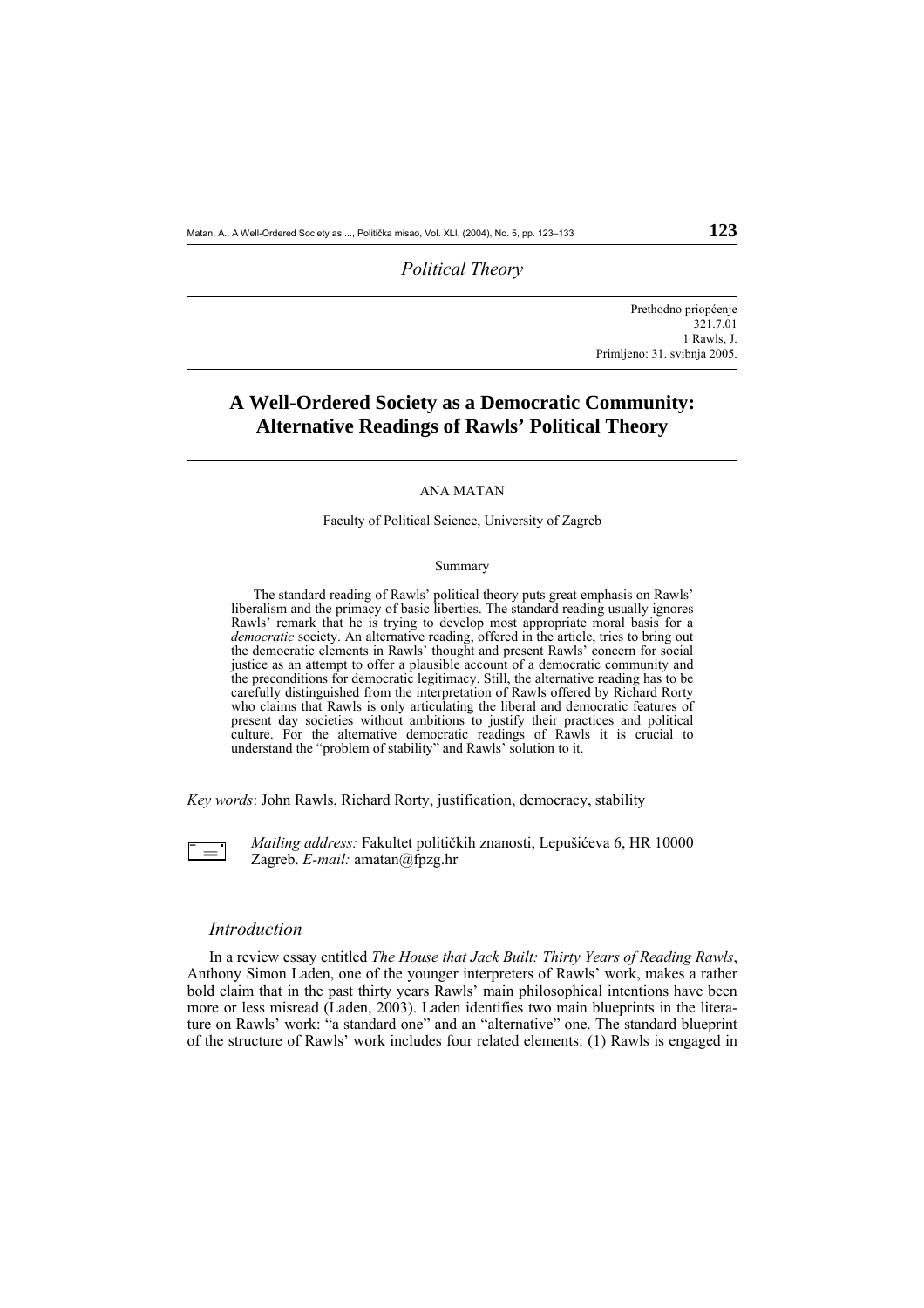a grand philosophical project; (2) in particular, he is developing a theory in the traditional sense of that word; (3) that theory is Hobbesian in that it starts from an account of human rationality; and (4) it aims to show the rationality of justice via its centerpiece, the argument from the original position in favor of the choice of the two principles of justice. These four elements of the standard blueprint capture a general trend in the way that people have read Rawls over the past thirty years (Laden, 2003: 371).

 In short, the standard blueprint pictures Rawls as engaged in the same project as Plato or Hobbes and as concerned to give an account of justice starting from a (metaphysical) theory of human nature and human rationality.<sup>1</sup> Rawls' claim that the best way to arrive at principles of justice is to ask what principles would be chosen by people when they find themselves in a situation of equality, is interpreted as a claim about what is the nature of justice in general and what kind of people would choose it. Thus, the original position, as the main device for producing principles of justice, produces also an image of us. "Looking from one direction through the lens of the original position we see the two principles of justice; looking from the other direction we see a reflection of ourselves" (Sandel, 1998: 48) Since the original position is meant to be a situation of equality, all peculiarities and particularities about its denizens are put behind "a veil of ignorance". The parties present in the original position are "forced" to choose principles by trying to maximize certain "primary goods" as all-purpose means for the realization of any interest or life goal that they may turn out to have. In this interpretation Rawls is accused of an attempt to produce rational morality for rational humans, a project doomed to failure (Plant, 1991: 323-324)*.*

 Rejecting the standard blueprint for obscuring the most valuable parts of Rawls theory, Laden proposes that Rawls be read in the "alternative blueprint". We can summarize the four elements [of the alternative blueprint] as follows: (1) Rawls's projects are focused and narrower than is generally thought; (2) he is engaged in philosophy as defense rather than philosophical theorizing; (3) his arguments are meant to serve as public justifications rather than as deductions from premises about human nature or rationality; and (4) the central idea and high point of his achievement is the idea of public reason and its accompanying picture of political deliberation, and the importance of the original position argument is that it is one possible route by which to justify principles of justice publicly (Laden, 2003: 379).

 In what follows I will be agreeing with Laden that reading Rawls in the second blueprint reveals the hidden potential of Rawls as a democratic theorist, but I would also point out that reading Rawls in the alternative blueprint may misrepresent Rawls' intentions. I shall try to show that the second blueprint should be clearly distinguished from the pragmatic "defense" of liberal democracy given by Richard Rorty in his famous essay *Priority of Democracy to Philosophy* (Rorty, 1994). Rorty's "pragmatism" fails to capture what Rawls himself thought was the most important and novel contribution of his work – the discussion of congruence and stability.<sup>2</sup> For Rorty, Rawls' great-

1 As typical of the standard blueprint we may mention Michael Sandel's criticism in his *Liberalism and the Limits of Justice* (1982).

<sup>2</sup> As Samuel Freeman reports: "Rawls has said (in conversation) that he thinks the congruence argument was one of the most original contributions he made in *A Theory of Justice*" (Freeman, 2003: 308). Also in the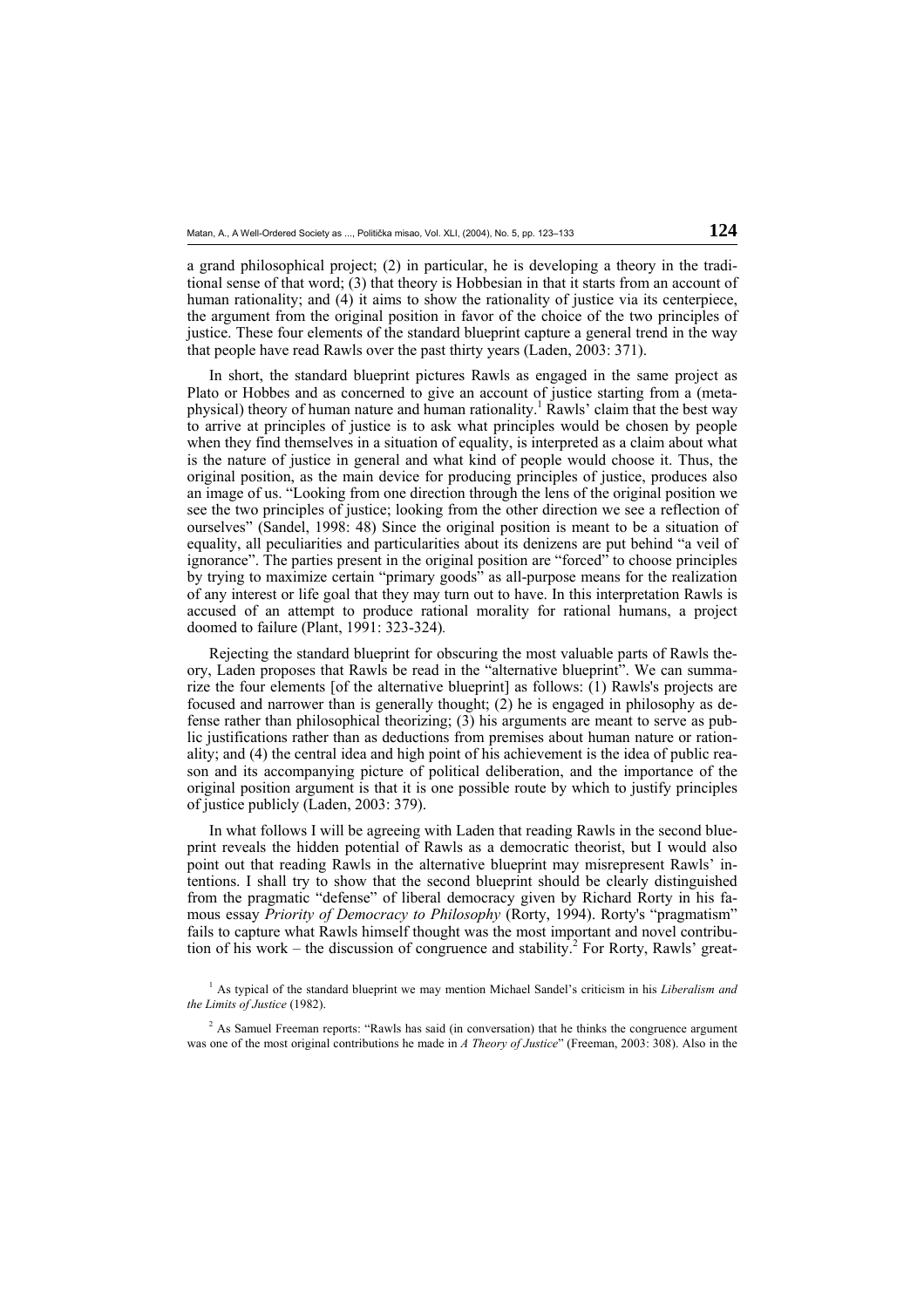est achievement is in showing that liberal democracy doesn't need philosophical *foundations*. But, for Rawls, defending the possibility of a reasonably just constitutional democratic society involves much more than showing that democracy doesn't need (or can not have) philosophical foundations. Making democracy a coherent *ideal* or a "*realistic* utopia" involves a solution of the stability or a congruence issue, as Rawls calls them. It has to be shown that it is possible, at least in theory, to arrive at principles for adjudication of different social claims which, democratic citizens with conflicting visions of the human good could incorporate into their plans of life and therefore consider *morally* obliged to follow. Furthermore, principles meant to govern the political practice of democratic societies, should be self-supporting. In other words, once an ideal or, in Rawls' vocabulary, a well-ordered society is set up, those who grow up in it would gain a sense of being justly treated and would respond in kind by normally complying with just institutions. "Solving" the problem of stability has driven Rawls (according to his own view) to somewhat revise his famous *A Theory of Justice* (1971.) and write *Political liberalism* (1993.).

# *Rorty's Pragmatic Defense of Democracy*

 Rorty's interpretation of Rawls is thus compatible mainly with the first two elements of the alternative blueprint, but it neglects the need for public justification, the role of public reason, and completely ignores Rawls' preoccupation with questions of stability. As one of Rorty's commentaries rightly notices: "Rorty is concerned (one is tempted to say 'obsessed') with variations on a single theme – the meta-theoretical question of whether Rawls' enterprise is one of 'articulation' of common intuitions and shared beliefs or a 'justification' of liberal democracy" (Bernstein, 1987: 546). Liberal society, permanently insists Rorty, is badly served by an attempt to supply it with "philosophical foundations", and Rawls is praised for not being involved in a foundational project. Against the standard foundational reading, Rorty and other interpreters<sup>3</sup> usually cite Rawls' Dewey Lectures, entitled "Kantian Constructivism in Moral Theory", where he says: The task is to articulate a public conception of justice that all can live with who regard their person and their relation to society in a certain way. What justifies a conception of justice is not its being true to an order antecedent and given to us, but its congruence with our deeper understanding of ourselves and our aspirations, and our realization that, given our history and traditions embedded in our public life, it is the most reasonable doctrine for us (Rawls, 1999: 306-307).

 So, "in light of such passages", claims Rorty, "*A Theory of Justice* no longer seems committed to a philosophical account of the human self, but only to a historico-sociological description of the way we live now" (Rorty, 1994: 185). Rorty is content with the circular justification of principles of justice offered by Rawls' *reflective equilibrium*. Rawls is thus seen as offering the only possible type of justification for liberal

Introduction to *Political Liberalism*, Rawls notes that "the problem of stability" has played very little role in the history of moral philosophy", and yet "the problem of stability is fundamental to political philosophy" (Rawls, 1996, xix).

<sup>3</sup> See Rorty (1994: 185 and 1989: 58), also Kukhatas and Petit (1990: 123-124) and Plant (1991: 358).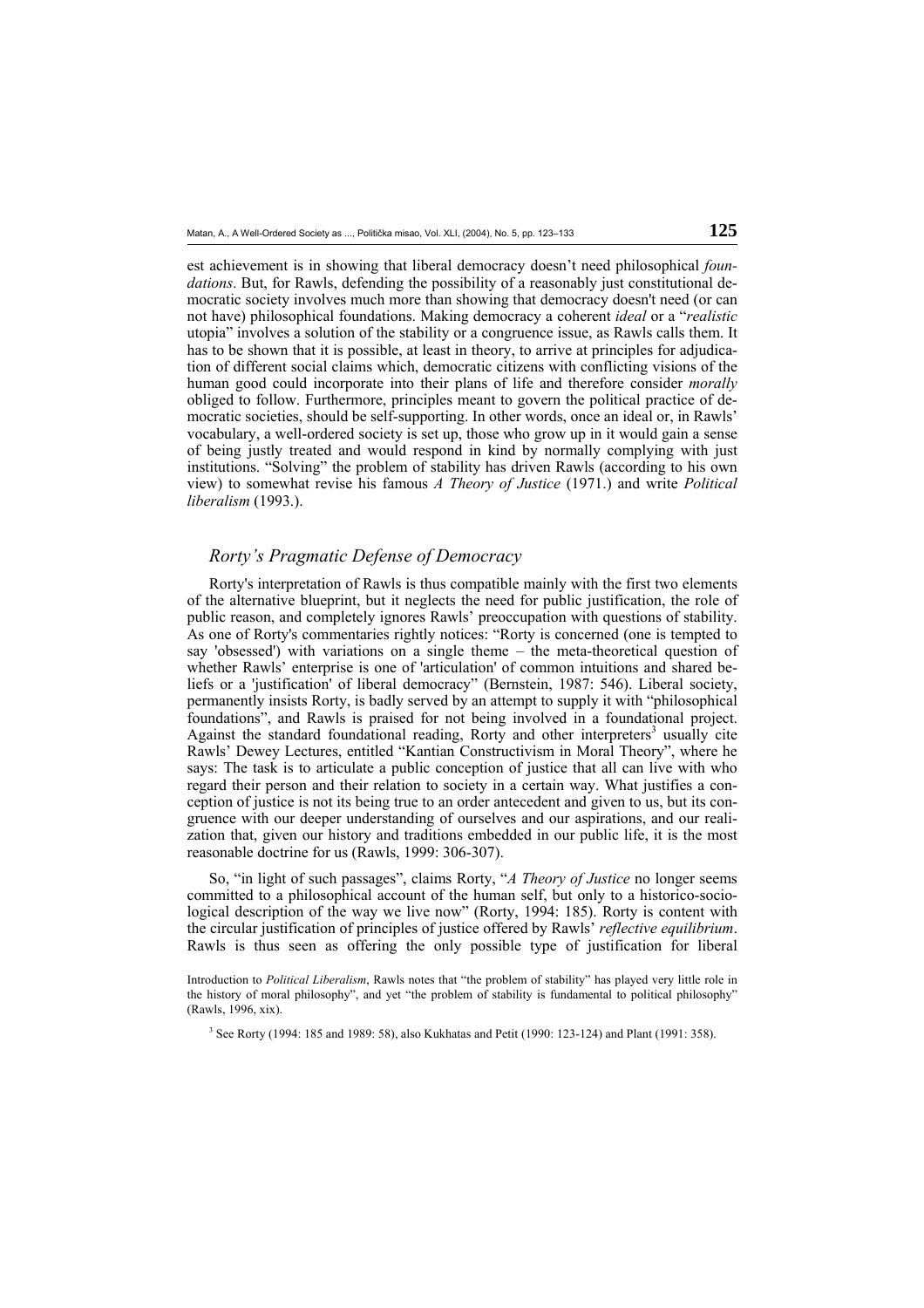democratic institutions. He starts from the intuitions of his fellow citizens and with the help of the original position constructs principles of justice. On Rorty's view, those principles are "summarizing generalizations from which these intuitions can be deduced, with the help of noncontroversial lemmas" (Rorty, 1998: 171). The point of such generalizations is not to offer some truth about justice but "to increase the predictability, and thus the power and efficiency, of our institutions, thereby heightening the sense of shared moral identity that brings us together in a moral community<sup>7</sup> (Rorty, 1998: 171).

 Thus, Rorty's pragmatic "defence" of democracy is made up of several distinct claims that Rorty himself does not separate clearly. The first, already mentioned claim is that democracy, or any society for that matter, does not need philosophical foundations.4 Connected with the first is an argument about the liberating effect of discarding the need for a nonhuman foundation of social institutions. Once we get rid of the idea that there are "nonhuman forces to which human beings should be responsible, … finite, mortal, contingently existing human beings" would no longer be able to derive meanings of their lives except from "other finite, mortal, contingently existing human beings" (Rorty, 1989: 45). If our existence is free from anything outside us, then we would be more inclined to feel deeply connected to other members of "the we group" which are typically members of our culture.<sup>5</sup> Thus, the contingency of our existence should open the way to greater solidarity since for Rorty "epistemological thinking somehow clouds our identification with our community" (Kurelić, 2001: 151).

 A second claim is that the only thing needed to sustain the liberal institutions is a liberal culture that "would regard the justification of liberal society simply as a matter of historical comparison with other attempts at social organization – those of the past and those envisaged by utopians" (Rorty, 1994: 53). Rorty appeals for an empirical and nonmetaphysical defense of democracy "of the sort Churchill offered when he said that it was 'the worst form of Government except all those other forms that have been tried from time to time'" (Rorty, 2004). The second claim is closely connected to an argument about diminishing pain and cruelty. Rorty claims that the only moral obligation we have is to diminish cruelty and pain, "and in particular... that special sort of pain which the brutes do not share with the humans – humiliation" (Rorty, 1989: 92). This moral obligation defines our public responsibilities. Even though Rorty has a view of history in which religion is replaced by science, or a love of God with a love of Truth, and finally they are both replaced by "mere" contingency and chance, he is aware that not all

4 This claim is pretty strong, since Rorty believes that even "the collapse of the liberal democracies would not, in itself, provide much evidence for the claim that human societies can not survive without widely shared opinions on matters of ultimate importance – shared conceptions of our place in the universe and our mission on earth. Perhaps they cannot survive under such conditions, but the eventual collapse of the democracies would not, in itself, show that this was the cause – any more than it would show that human societies require kings or established religion, or that political community cannot exist outside of small city-states" (Rorty, 1994: 195-196).

<sup>5</sup> In the previous passages I follow the interpretation of Rorty's pragmatism in Kurelić (2002: 151).

<sup>6</sup> But Kurelić also argues that Rorty does not believe very strongly that the mere removal of objectivism somehow helps the sense of solidarity or the sense of community, so he decides to minimize the social importance of philosophy (Kurelić, 2001: 155-159).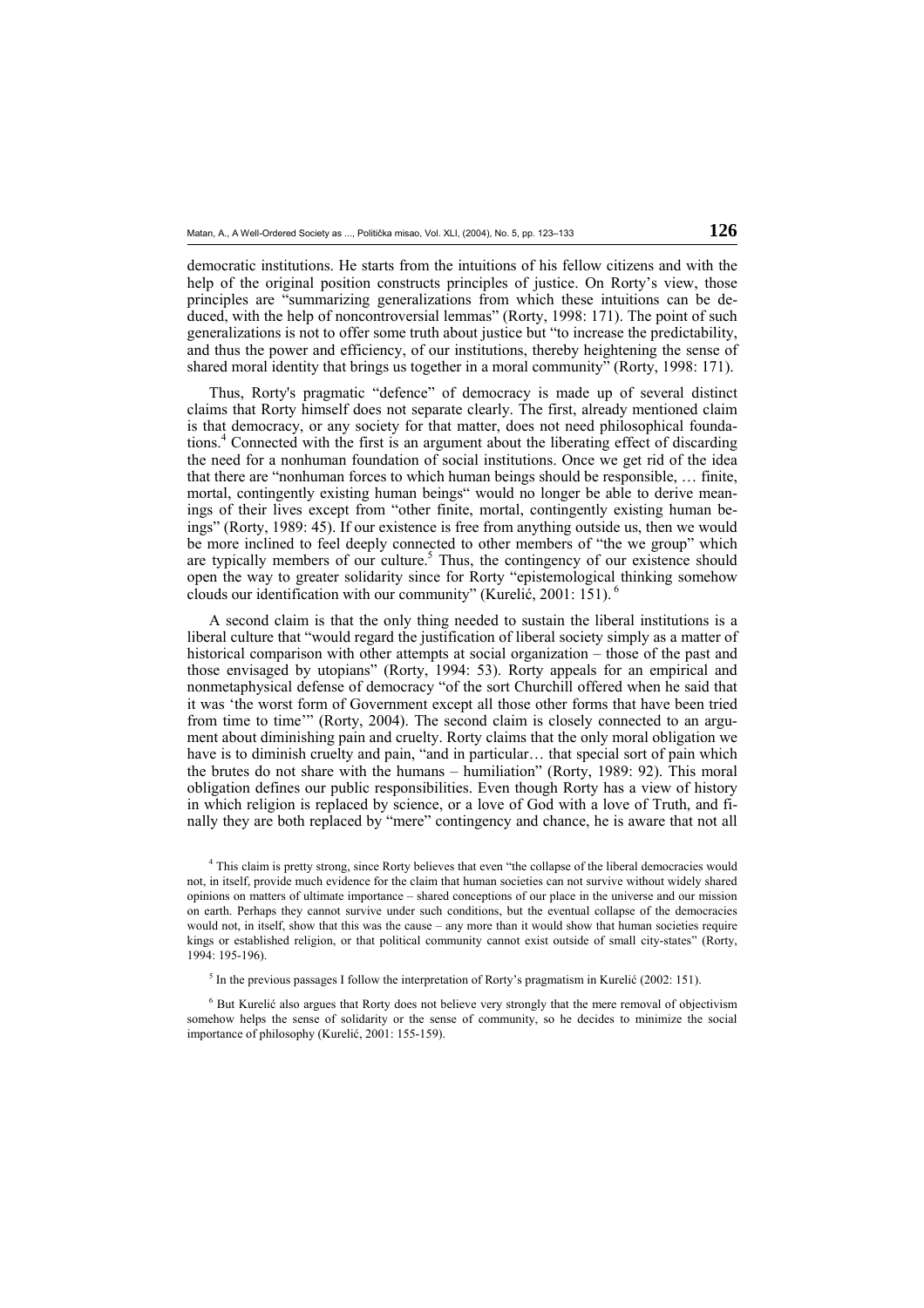of his fellow humans share his beliefs or his "vocabulary"<sup>7</sup>. Rorty hopes that a time will come when everybody will become what he calls "a liberal ironist", that everybody will become "a sort of person who faces up to the contingency of his or her own most central beliefs and desires… someone who has abandoned the ideal that those central beliefs and desires refer back to something beyond the reach of time and space" (Rorty, 1989: xv).

 He is nonetheless aware that such a time has not yet come and that most people "want to be taken on their own terms – taken seriously just as they are and just as they talk" (Rorty, 1989: 89). In other words, most people do love God and do think that there is a Truth "out there", and it would be cruel to try and convince them that God and Truth are just "vocabularies" or "language games" with no correspondence to reality. It would amount to crushing the favorite toys of a child. So, Rorty claims, how ironists see non-ironists is ironists' private matter. For public purposes the only important thing is to be conscious of all the possible ways in which we might humiliate others and to avoid inflicting such humiliation. All that is needed for such purpose is "imaginative identification" with our fellow humans, whereas the beliefs held by other people, as well as our beliefs about "the nature of their selves" do not stand in the way of our ability for empathy (Rorty, 1989: 92-93). Furthermore, Rorty stresses, arguing against Nietzsche and Foucault, that the "decrease in pain" achieved in the modern liberal societies compensates for the constraints that their patterns of acculturation impose on their members in comparison with earlier societies. It also compensates for any loss in room for private self-creation (Rorty, 1994: 63). Thus, some "justification" for liberal democracies comes from historical evidence that these societies score comparatively better in terms of diminishing pain and suffering.

 A third claim in favor of democracy calls upon the need for citizens' acceptance of democratic institutions (Kurelić, 2001: 163). In a nutshell, we only need a consensus to accept the outcomes of a democratic decision making processes. Connected with this claim is an argument about the reasons people might have to join in such a consensus. The social glue holding together the ideal liberal society… consists in little more than a consensus that the point of social organization is to let everybody have a chance at selfcreation to the best of his or her abilities, and that that goal requires, besides peace and wealth, the standard 'bourgeois freedoms'. This view will not be based on a view about universally shared human ends, human rights, the nature of rationality, the Good for Man, nor anything else (Rorty, 1989: 84-85).

 The arguments in the second and the third claim are connected by what Kurelić, interpreting Rorty, calls "the incommensurability of public and private concerns" (Kurelić, 2001: 160). Rorty's liberalism rests its case on a division between a private vocabulary, something that Rawls would call a conception of the good, and a public, pragmatic support for liberal democracy. Thus, democratic citizens with "dissimilar moral identities – identities built, for example, around the love of God, Nietzchean self-

<sup>&</sup>lt;sup>7</sup> This is how Rorty defines "vocabulary": "All human beings carry about a set of words which they employ to justify their actions, their beliefs, and their lives. These are the words in which we formulate praise of our friends and contempt for our enemies, our long-term projects and our highest hopes. They are the words in which we tell, sometimes prospectively and sometimes retrospectively, the story of our lives. I shall call these words a person's 'final vocabulary'" (Rorty, 1989: 73).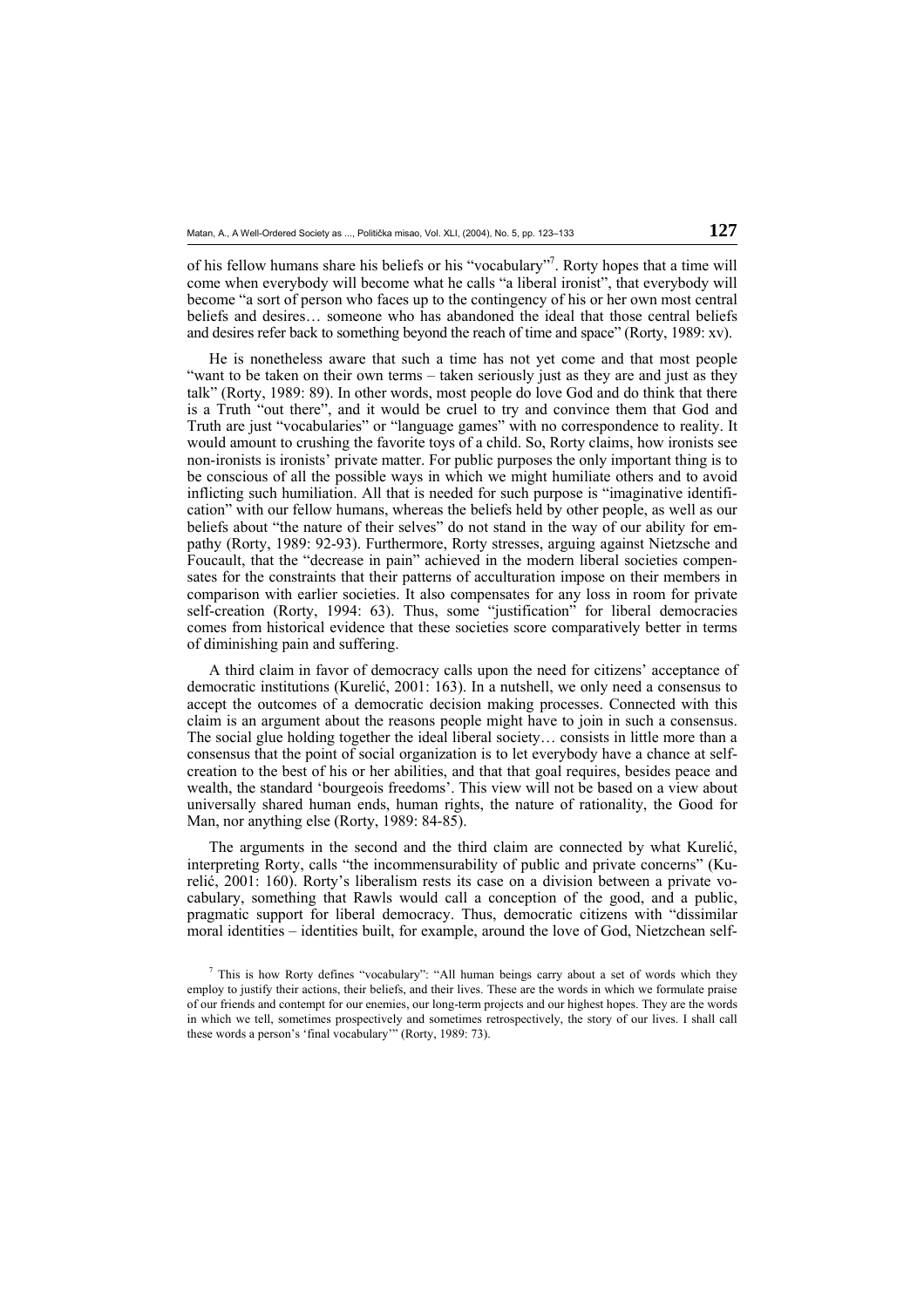overcoming, the accurate representation of reality as it is in itself, the quest for 'one right answer' to moral questions, or the natural superiority of a given character type", for "pragmatic, rather than moral reasons" are "loyal citizens of a liberal democratic society". People, who "despise their fellow citizens… may be ruefully grateful" that a liberal state leaves them alone (Rorty, 1994: 192). Rorty's philosophical stance is thus somewhat contradictory. On the one hand, he praises Rawls for his 'articulation' of 'the way we live now', but on the other hand he seems to claim that not even such 'articulation' is needed. Furthermore, he is inviting his fellow philosophers to give up on ideas about God and Truth and to 'treat chance as worthy of determining our fate' (Rorty, 1989: 22). Still, he does not believe that anything at all depends on it, since in his liberal utopia solidarity is created by "imaginative identification" with the suffering of others, enabled primarily by "the novel, the movie and the TV program" (Rorty, 1989: xvi). Rawls' arguments about congruence and stability are intended to prevent exactly the split between the private and the public concerns that Rorty understands as unavoidable and useful.

# *Rawls' "Justification" of Democracy*

 Rawls shares with Rorty two commitments differing only in minor details. Both thinkers are committed to address the problem of social justice in a way independent from an enquiry about the "truth out there"8 and to offer a vision of *liberal* utopia. As opposed to Rorty who tries to convince us that it is useless and even damaging to search for the "truth out there", Rawls is simply trying to "bracket" such questions in order to proceed freely towards a conception of justice which "best approximates our considered judgements of justice and constitutes the most appropriate moral basis for a democratic society." (Rawls, 1999a:xviii) Concerning utopian issues, in Rorty's ideal liberal society "the intellectuals would… be ironists" while everybody else would be "a commonsensical nonmetaphysicians, in the way in which more and more people in the rich democracies have been commonsensical nontheists" (Rorty, 1989: 87) Rawls does not think that people have become nontheists, and he does not expect them to become nonmetaphysicians. But, even if that were true, Rorty would still insist that liberal democracies could survive on common hopes that the present day institutions of liberal democracies can and would be improved by social reform. Neither Rorty's nor Rawls' utopia require that the present day liberal democracies "be replaced, as soon as possible, by something utterly different" (Rorty, 1997: 7).

 Rawls' only hope is that citizens of democratic societies, governed by a liberal conception of justice would find enough room to fit such a conception in their religious or metaphysical doctrines. In order to show that his utopia is realistic, Rawls has to show that (constitutional) democracy is worth our while not only as a most bearable political practice, but also as a coherent political and social ideal. Although Rawls does agree with Rorty that in order for a justification to get off the ground, we must share at least some premises, he thinks that there is a problem to be solved even when citizens of a

<sup>8</sup> See Rawls' 1974 Presidential Address to the American Philosophical Association "The Independence of Moral Theory" (Rawls, 1999: 286-302).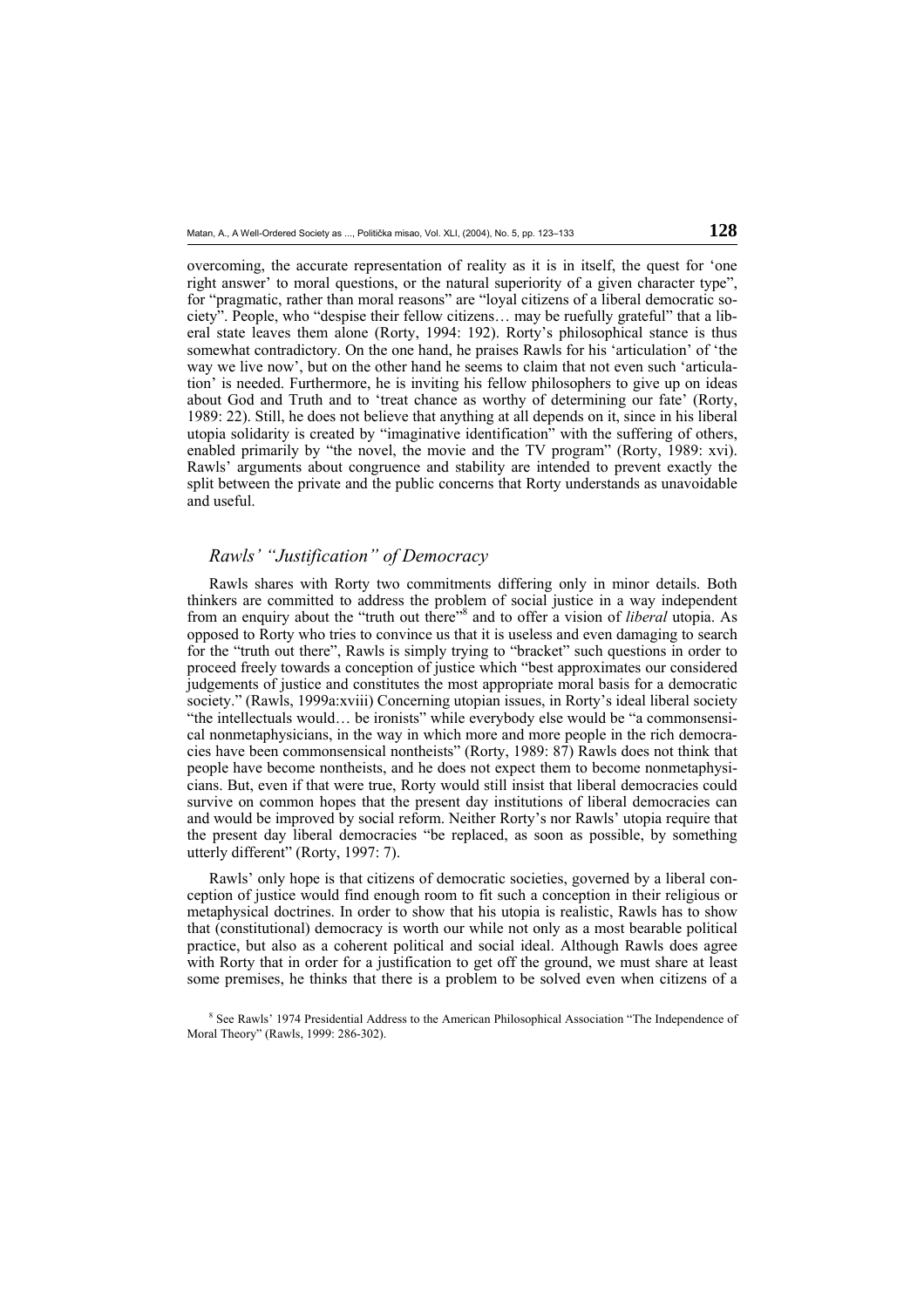democratic society largely accept liberal democratic institutions. So, Rawls does not try to convince a Nazi, or a white supremacist or a militant religious fundamentalist of the benefits of liberal democracy<sup>9</sup>. Rawls addresses "citizens of faith". As Laden points out, "he is concerned with the kinds of reasons that can be given to support such a regime on the assumption that it is something we already wish to support<sup>310</sup> (Laden, 2003: 381). Rawls is trying to show that liberal democracies are in fact worthy of their citizens' allegiance only if liberal democracies can be understood as an institutional expression of a certain conception (or a family of liberal conceptions) of justice. In order to do that Rawls has first to show that there is a conception of justice "for a democratic society"<sup>1</sup>

 Rawls is thus not involved in a circular argumentation by accident. He must be able to show that his *justice as fairness* can be accepted by a democratic society (meaning by citizens who understand themselves as free and equal), but also that his conception of justice would require democracy (of a certain kind). As we saw, Rorty admires this circularity, but he is not making it quite plain how big the circle is. Rorty's own view on the priority of democracy, and his interpretation of Rawls sometimes sound very much like this: We support liberal democracy because this is what we believe in. This might be quite enough, Rawls may also admit of that, for someone who is not part of "we". Still, "we" must be able to justify our institutions to ourselves, each citizen to each citizen since "we" in the democratic countries (through a share of our political rights) exercise coercive power over each other. The basic question for Rawls is this: "By what ideals and principles, then, are citizens who share equally in ultimate political power to exercise that power so that each can reasonably justify his or her political decisions to everyone?" (Rawls, 1999b: 578). And the answer is not simply: "by *our* ideals", but by principles that everybody can agree to when put in conditions of equality. But what are the proper conditions of equality? It is not simply the situation of equal basic rights, or as Rorty calls them 'bourgeois freedoms' because it is exactly those rights and freedoms

9 As Rawls' close friend Burton Dreben stresses: "Rawls is a good enough thinker not to argue against who do not believe in liberal democracy" Dreben in Freeman (2003).

<sup>10</sup> This claim may be supported by the peculiarities of the reception of *A Theory of Justice* both in the US and Europe. *A Theory of Justice* despite its being a long book written not in a popular and accessible style, attracted much attention from a wider intellectual audience. This interest came as a surprise to the professional philosophers who were already acquainted with the main ideas of the *Theory* through Rawls' articles and manuscripts (Daniels, 1989: xxxii). Professional philosophers can easily miss Rawls' attempt to write from a position of a citizen since philosophers tend to translate every reference to what *we* accept, and *our* considered judgements into claims about what every rational human being can and should accept. But a wider intellectual audience in the US, affected by the events surrounding the Vietnam War, the civil rights movement and the counter-culture of the 60's, could welcome a coherent restatement of their ideals. For those who do want to live in a just society and do think that liberal democracies are at least as ideals just, *A Theory of Justice* is supposed to provide arguments in favour of their deepest beliefs about justice in society. Obviously, a large part of the European intellectual audience unwilling to concede that liberal democracy is an ideal of a just regime ignored Rawls altogether. Those who think that liberal democracy is not a worthy ideal, and that its institutions should be replaced with something "utterly different", Rawls is of no interest whatsoever, except as an intellectual exercise. For the reception of Rawls in Europe see a special issue of the *European Journal of Political Theory* (2002).

<sup>11</sup> For a detailed analysis of Rawls' "democratic credentials" see Joshua Cohen, For a Democratic Society in Freeman (2003).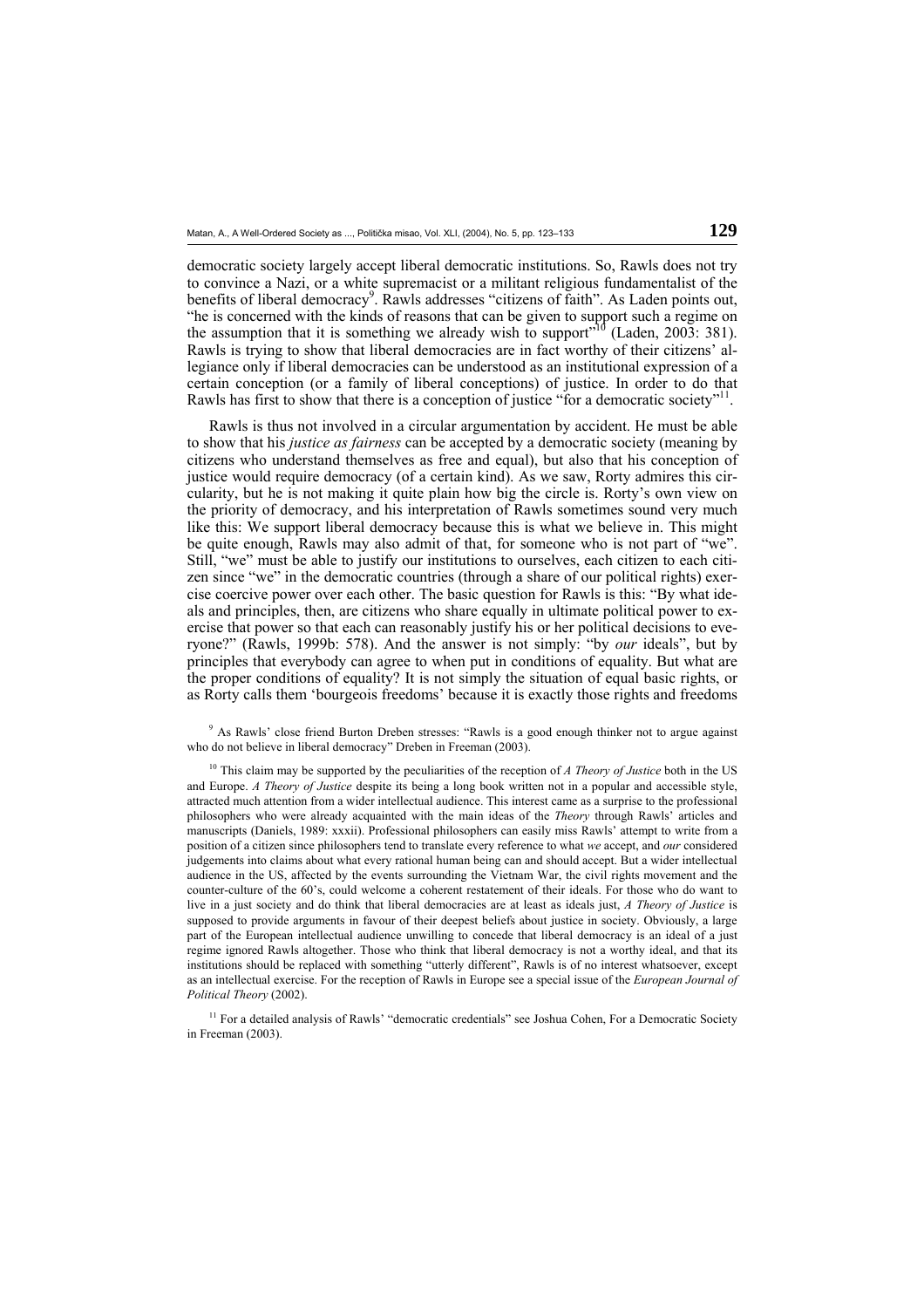that we want to see in a clearer light.<sup>12</sup> So we are in a search for a consensus on "reasonable conditions" in order to build them into the original position. Rawls is in fact speaking of three agreements. An agreement among us, here and now, about the set up of the original position, an agreement between the parties in the original position, and finally the acceptance of those principles by citizens of an ideally just society as a standard for resolving their disputes. Why is such an ideal important for democratic politics? Here's part of Rawls' answer: The acceptance of the principles of… justice forges the bonds of civic friendship and establishes the basis of comity amidst the disparities that persist. Citizens are able to recognize one another's good faith and desire for justice even though agreement may occasionally break down on constitutional questions and most certainly on many issues of policy (Rawls, 1999a: 454).

 Rorty is right that Rawls is not looking for foundations, but he is neither interested in a defense of a democratic political practice. He is rather concerned with a defense of an ideal. Rawls does rely on a present consensus (on the fixed points in our considered judgments about justice), but only to assemble elements for a new one, a consensus on a desirability and feasibility of a well-ordered society regulated by principles of justice. It is the commonality and soundness of such an ideal that keeps democratic societies together. $13$ 

 Still, the main difference between Rawls and Rorty lies in their accounts of moral motivation and the connection between private and public concerns. Rorty claims that a basic moral capacity is a capacity for empathy, and thus stresses the need for "sentimental education" in order to cultivate and extend empathy to as many of those whom we have not previously included in "the we group". Our public conduct is then guided by our desire not to humiliate others. But, for Rorty, there is no answer to the question "When do you decide when to struggle against injustice and when to devote yourself to private projects of self-creation?" (Rorty, 1989: xv). So it might turn out that justice is actually ruinous for our private projects and in some sense a luxury that only the rich can afford.

Rawls, as opposed to that, wants to show how justice can be part of our "good".<sup>14</sup> Only if justice can become part of our "good" a just society will be possible. If the demands of justice prove to be in a sharp contrast to the pursuit of our "private" good, we,

<sup>&</sup>lt;sup>12</sup> We may speculate that Rawls shares Rorty's concern to "save" bourgeois freedoms from the Marxist *Ideologiekritik*, but Rawls is not sure that pointing to their positive effects would be enough to do the job. See Bernstein's criticism or Rorty in Bernstein (1987: 552).

 $13$  Rorty is also aware of the need for an ideal, but he links that ideal with the idea of national pride. In his criticism of the American left he writes: "You have to be loyal to a dream country rather than to the one to which you wake up every morning. Unless such loyalty exists, the ideal has no chance of becoming actual" (Rorty, 1997: 101).

<sup>&</sup>lt;sup>14</sup> Rawls in the third part of his *A Theory of Justice* tries to show two things: "that, in a well-ordered society, being a good person (and in particular having an effective sense of justice) is indeed a good for that person; and second that this form of society is a good society" (Rawls, 1999a: 505). Revisions in this part of the theory brought the concept of an overlapping consensus and the idea of public reason to the fore in *Political liberalism* (1993). The changes, although important, preserve Rawls' commitment to assure stability and congruence to his conception of justice.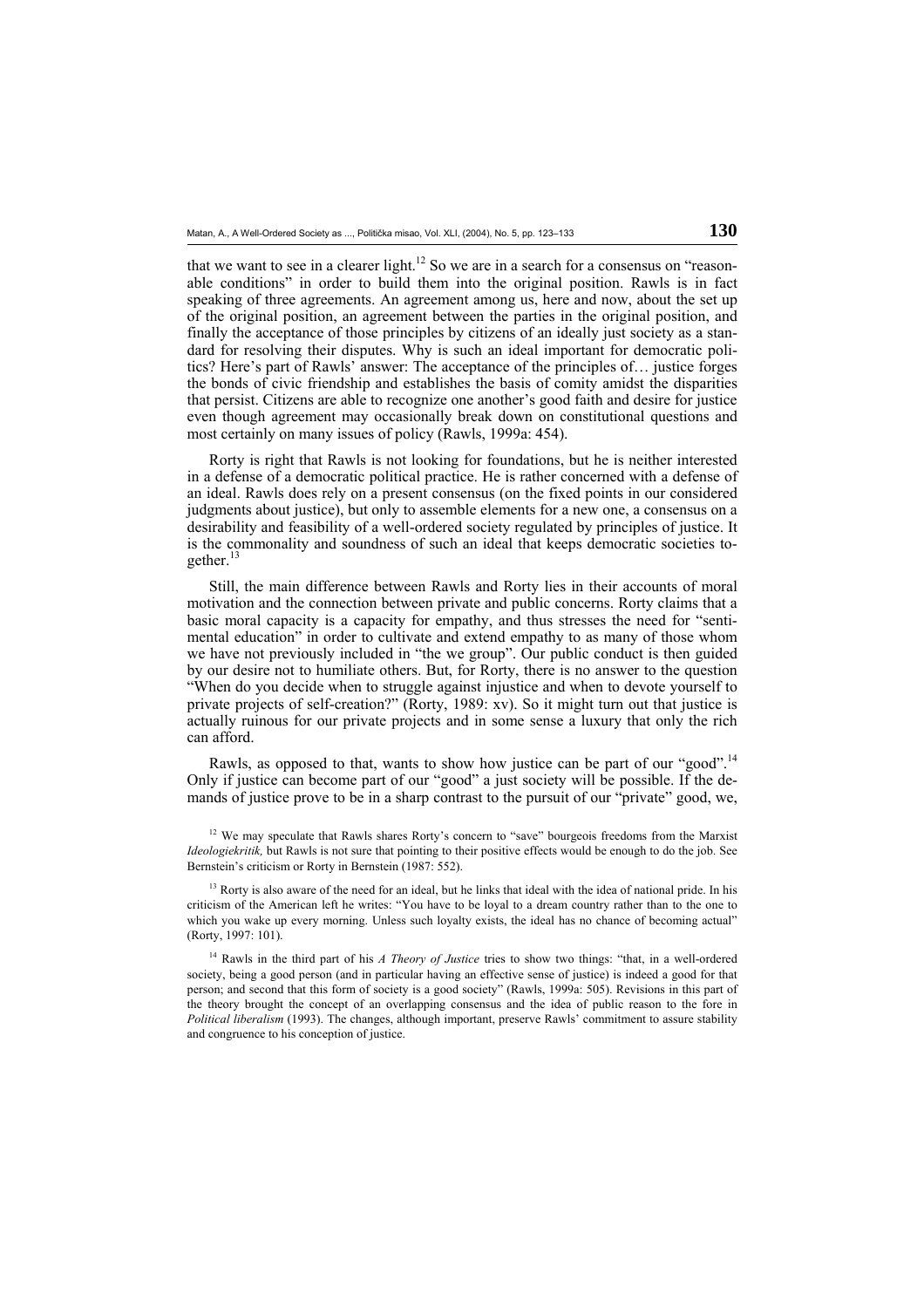as citizens, in light of such knowledge, can not rely on each other to act in accordance with just institutions. We cannot create and maintain the bonds of civic friendship crucial for a functioning democracy. Acting as justice requires is a way to show respect to our co-citizens. Only if we give and receive justice we can be sure that we do not humiliate each other. Such an assurance is crucial for the stability of democratic regimes where every one shares in a political power to coerce the others. That is why the questions of stability and congruence come to the fore<sup>15</sup>.

 In democratic societies where the citizens themselves create the rules by which they all should live, there must be a public commitment to a conception of justice that will guide the process of rule-creation, at least for the questions of basic justice. One cannot rely solely on constitutional engineering to assure just outcomes (Rawls, 1999a: 431- 32). Constitutional design is not an invisible hand able to turn intense conflict into a common good.16 As Rawls points out "a persistent majority, or an enduring alliance of strong enough interests, can make of the Constitution what it wants"17 (Rawls, 1999b: 496). Knowing that does not prevent Rawls from demanding a fair value for the political liberties, meaning public funding of political parties and candidates and other similar regulations for making politics less dependent on the "curse of money" (Rawls, 1999b: 580). Still, the main guarantee for the fairness of the political process is citizen's commitment to offer reasons that others could accept. Only because we want to have a good enough approximation of the kinds of reasons that we can legitimately offer, we need a conception of the original position. Imagining people in a situation of equality gives us an idea of this approximation. And it is not a very hard thing to do.

"In any society where people reflect on their institutions they will have an idea of what principles of justice would be acknowledged under the conditions [of equality], and there will be occasions when questions of justice are actually discussed in this way. If their practices do not accord with these principles, this will affect the quality of their social relations" (Rawls, 1999b: 58).

"For in this case there will be some recognized situations in which persons are mutually aware that one of them is being forced to accept what the other would concede is unjust, at least applied to himself. One of them is, then, claiming a special status for himself, or openly taking advantage of his position. He thus invites the other either to retaliate, when and in whatever way he can, or to acknowledge that he is inferior" (Rawls, 1999b: 207).

 In a society of equals, a situation as described above is unbearable. In a society of equals, the equality must be seen, acknowledged and respected. That's why in a democ-

<sup>15</sup> It is not certain that Rawls can in fact prove the stability of his conception of justice. Many commentators have tried to show not only that he fails, but also that he should have never pursued such a goal (Barry: 1995). My aim here was just to show that Rawls' project is quite distinct from the pragmatic project of Richard Rorty, regardless of their respective success.

<sup>16</sup> Rawls unwillingness to accept constitutional design as a solution for the problem of stability is also pointed out in Kukhatas and Pettit (1990: 137).

 $17$  These words, written originally in 1989 sound quite prophetic as the US is facing the possibility of having a republican majority in all three branches of Government.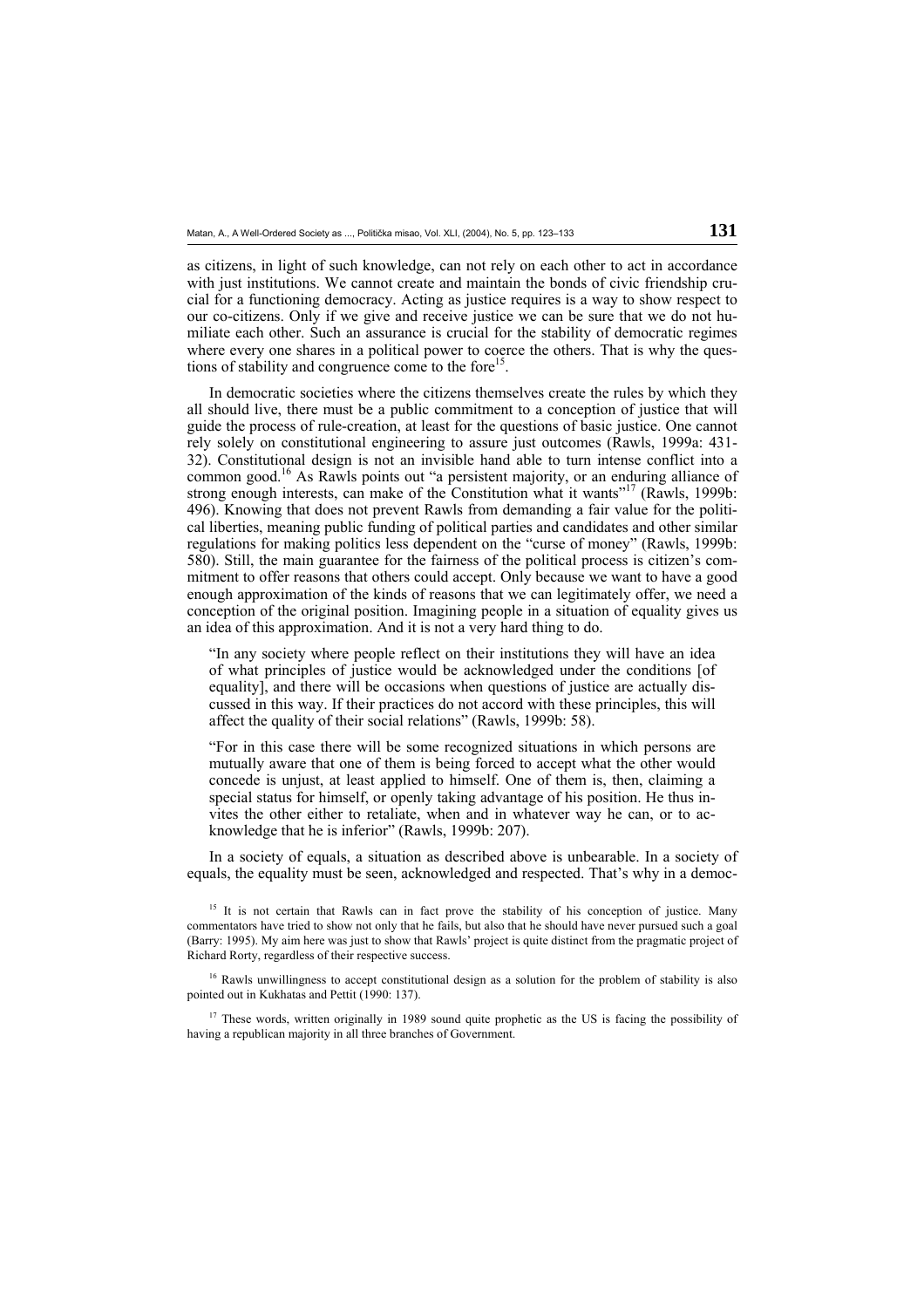ratic society, a respect for justice is the best way to ensure equality and prevent humiliation. But to serve its function, a sense of justice must be shown not as a "compulsive psychological mechanism cleverly installed by those in authority in order to insure [our] unswerving compliance with rules designed to advance their interest" (Rawls, 1999a: 452). Justice must be shown to be in our interest.<sup>18</sup> Rorty's incommensurability strategy is not an option for Rawls. If Rawls cannot show that justice is, at least in principle, in our interest, most of his enterprise will crumble.

### *References*

Barry, Brian, 1995: John Rawls and the Search for Stability, *Ethics*, 105 (July): 874-915

- Cohen, Joshua, 2003: For a Democratic Society, in: Freeman, S. (ed.), *The Cambridge Companion to Rawls*, Cambridge University Press, Cambridge: 86-138
- Bernstein, Richard, 1987: One Step Forward, Two Steps Backward, *Political Theory*, 15 (November): 538-563
- Daniels, Norman, 1989: Introduction, in: Daniels, N. (ed.), *Reading Rawls*, Stanford University Press, Stanford: xxxi-liv
- Dreben, Burton, 2003: On Rawls and Political Liberalism, in: Freeman, S. (ed.), *The Cambridge Companion to Rawls*, Cambridge University Press, Cambridge: 316-346
- Freeman, Samuel, 2003: Congruence and the Good of Justice, in: Freeman, S. (ed.), *The Cambridge Companion to Rawls*, Cambridge University Press, Cambridge: 277-315
- Kukathas, Chandran/ Pettit, Philip, 1990: *Rawls: A Theory of Justice and its Critics*, Polity Press, Oxford
- Kurelić, Zoran, 2001: *Liberalizam sa skeptičnim licem (Liberalism with a Skeptical Face)*, Barbat, Zagreb
- Laden, Anthony Simon, 2003: The House that Jack Built: Thirty Years of Reading Rawls, *Ethics*, 113 (January): 367-390
- Plant, Raymond, 1991: *Modern Political Thought*, Blackwell Publishers
- Rawls, John, 1996: *Political liberalism*, Columbia University Press, New York
- Rawls, John, 1999a: *A Theory of Justice: Revised edition*, The Belknap Press of Harvard University Press, Cambridge, Massachusetts
- Rawls, John, 1999b: *Collected Papers* (Samuel Freeman, ed.), Harvard University Press, Cambridge, Massachusetts
- Rorty, Richard, 1989: *Contingency, Irony and Solidarity*, Cambridge University Press, Cambridge
- Rorty, Richard, 1994: The Priority of democracy to philosophy, in: Rorty, R., *Objectivism, Relativism and Truth*, Cambridge University Press, Cambridge

<sup>18</sup> This would be one way to answer to the *Ideologiekritik* Rorty is so anxious to "refute" as useless. (See Bernstein, 1987: 553)